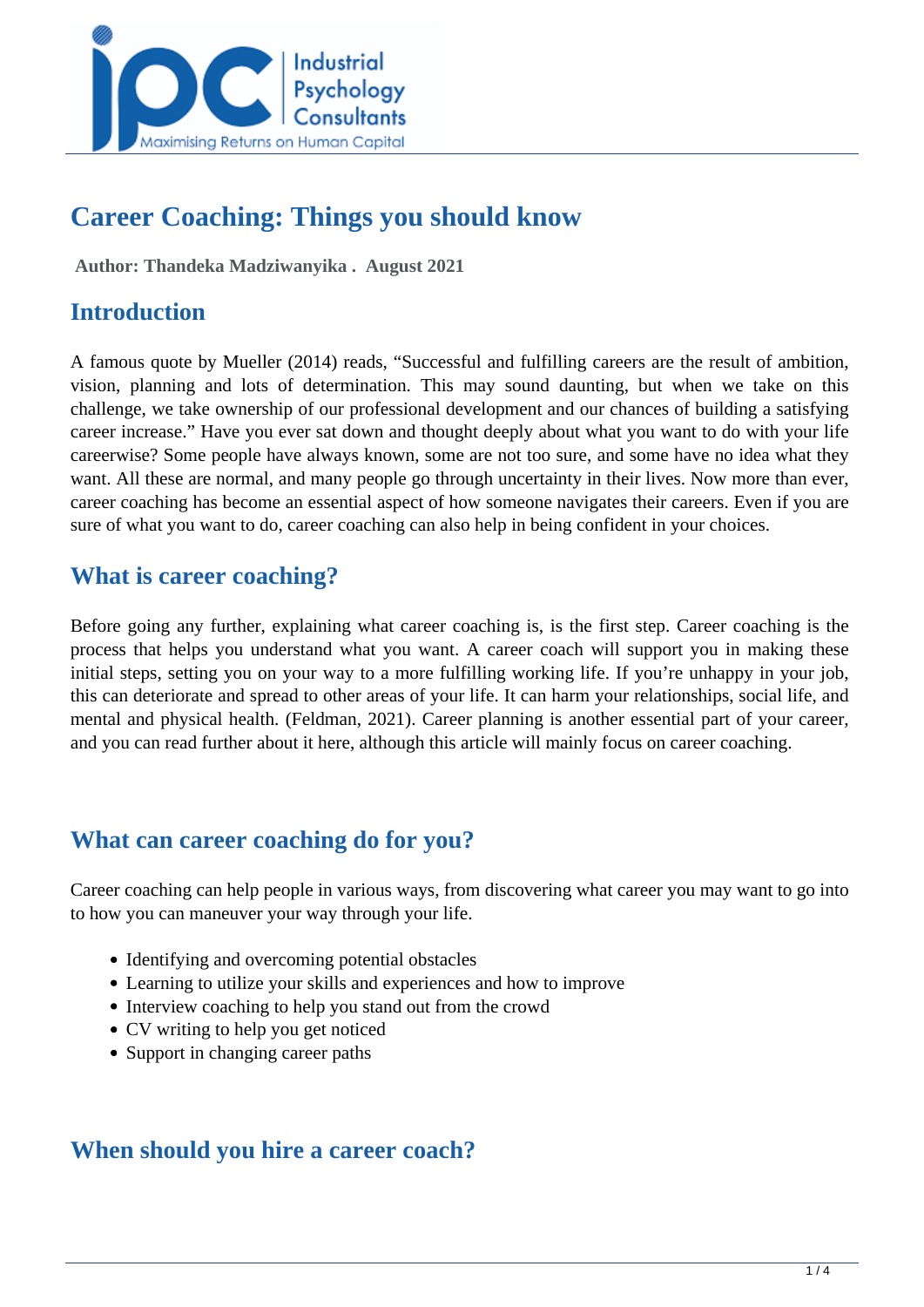

Certain indicators point you in the direction showing you that you need the help of a career coach. Florentine (2019) explains these well and may get you to question whether you need one or not.

- 1. You are experiencing job anxiety When you become bored or frustrated with your job, seeking the help of a career coach may be advisable.
- 2. You are struggling with your job search If you are looking for a new job and sending out your CVs to various companies, but your job search isn't successful, a career coach can help.
- 3. Your professional brand needs work To be marketable, you need to consider your professional brand, starting with a strong CV or LinkedIn profile. LinkedIn is a professional social network that allows job seekers and employers to meet. If you do not have one, it is highly recommended to create a profile.
- 4. Your career has taken a pause One clear sign that tells you that you need to engage a career coach is when your career has taken a pause. When this happens, and you have no clear explanation of the cause, talking to an expert about it may significantly help you.
- 5. You are challenged to stand out as an individual You're challenged to stand out from the crowd. When it comes to differentiating yourself from other job seekers, it's important to present yourself as more than just a collection of skills and credentials. In extremely competitive labor markets, honing in on your unique strengths and passion can make all the difference, and a career coach can help you identify and build on those strengths, helping you stand out as the perfect fit for that next role.
- 6. You struggle with self-motivation Advancing your career is challenging work, especially during these trying times of Covid-19 and many businesses shutting down. People are experiencing serious demotivation and need help in that regard.
- 7. You are ambitious On the other hand, talking to a career coach because you are ambitious is also very helpful. As mentioned previously, just because you are sure of what you want to do with your life does not mean that you cannot seek help from someone else. Having an objective view of the possible opportunities and threats, other than the ones you see for yourself, is a wise decision to make.

#### **Signs that you are not ready for a career coach**

When you consider engaging external help when it comes to your life, always make sure that you are doing it for the right reasons. For example, looking for someone to change your life will not happen without your input. Always make sure that you are in charge of your own life and you have an idea of what you need to do to be successful for yourself. Some reasons below highlight when someone is not ready to engage a career coach (Florentine, 2019).

You are not ready for a career coach when you think a career coach possesses all the answers and will find you a job. If you approach a career coach expecting the coach to connect you with a top-notch job in one easy step, you will most likely be very disappointed. This is the biggest reason why many people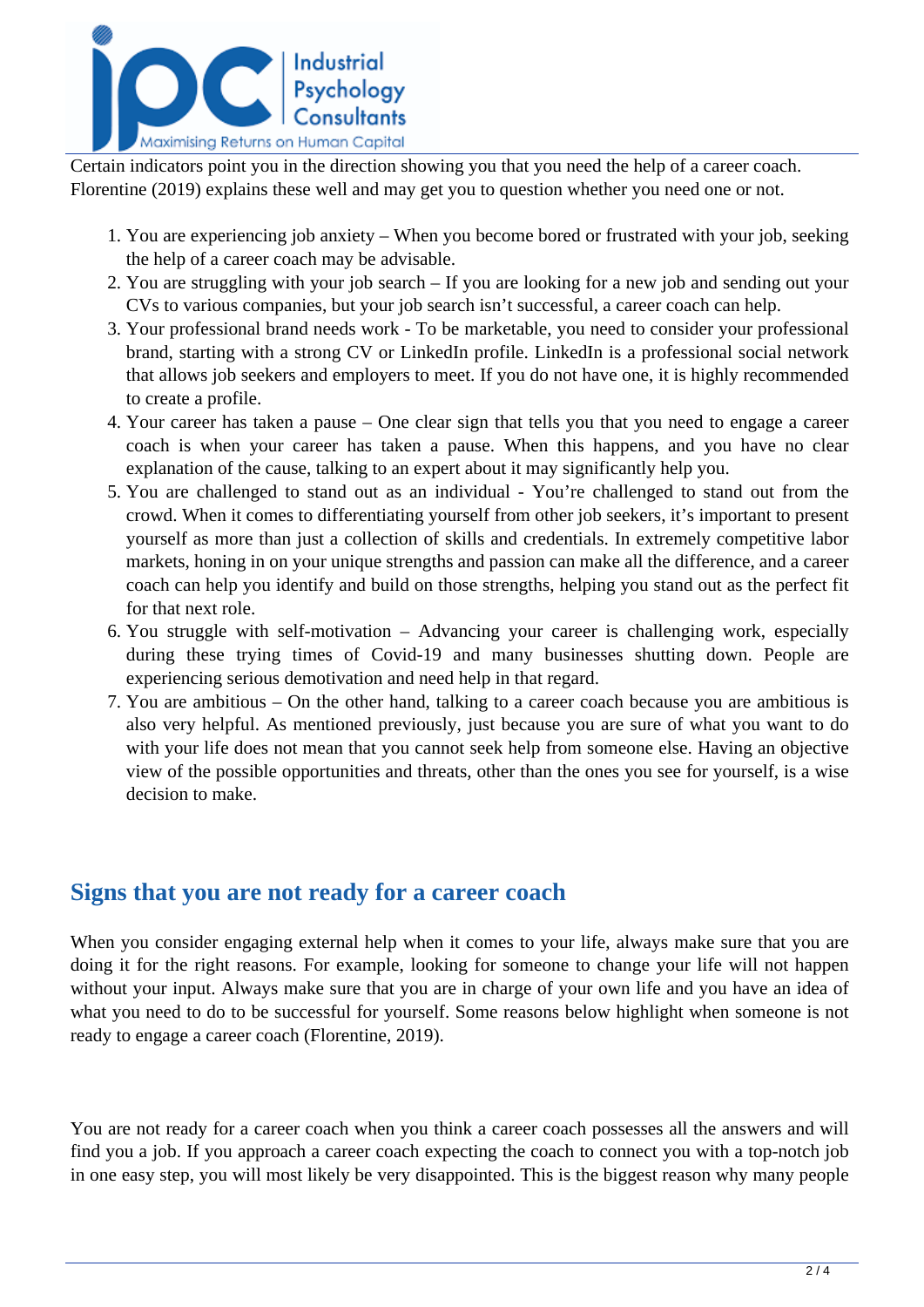

who become career coaches highlight that they do not have the recipe for this right from the beginning.

You are not ready for a career coach when you are reluctant to self-assess and self-examine. These three things are some of the steps to achieving greatness in your life. It is often said that the first step to moving forward is by accepting whatever issues you may be facing or going through. A career coach usually gives clients something to do or think about in preparation for their next session. The career coach can often ask the individual to take personality tests to get to know what kind of person you are. This is helpful for the coach and the individual, especially if they are not self-aware. They may also ask you to write down your best and worst experiences in your career, among other things that will paint a clearer picture of who you are as an individual. For this to work, one has to be willing to go through the exercises.

Lastly, you may not be ready to have a career coach if you have trouble opening up to others. If you need help, you need to be vulnerable to the person you need help from. For coaching to be effective, individuals have to be honest with themselves and their coaches. To be successful, both coach and client have to be open to feedback and constructive criticism. The keyword is "constructive", as this helps to build someone positively. Good career coaches will not shy away from asking direct, probing questions and will be open to hearing constructive feedback on what is and is not working for you.

## **Conclusion**

Career coaching is critical, and it helps people to choose the right career for themselves. If you feel you need one, take some time to introspect and find healthy ways and people who can help you through the journey to the right career.

*Thandeka Madziwanyika is a Consultant at Industrial Psychology Consultants (Pvt) Ltd, a management and human resources consulting firm.* 

*Phone +263 (242) 481946-48/481950 or* 

*Cell number +263 78 318 0936 or*

*Email:* **thandeka@ipcconsultants.com** *or* 

*Visit our website at www.ipcconsultants.com.*